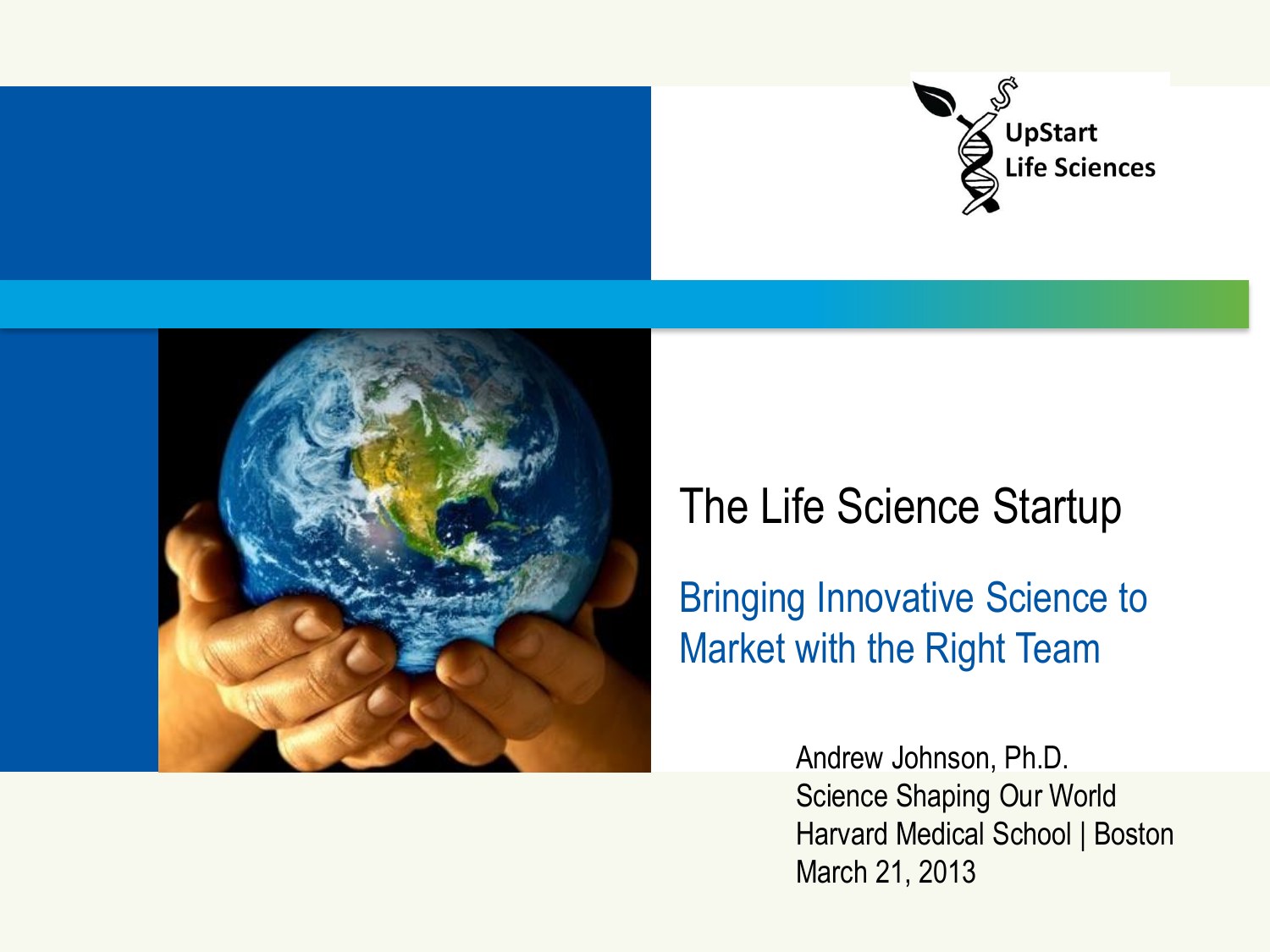### There are at least 10 Essential Elements necessary for Success of a Startup…

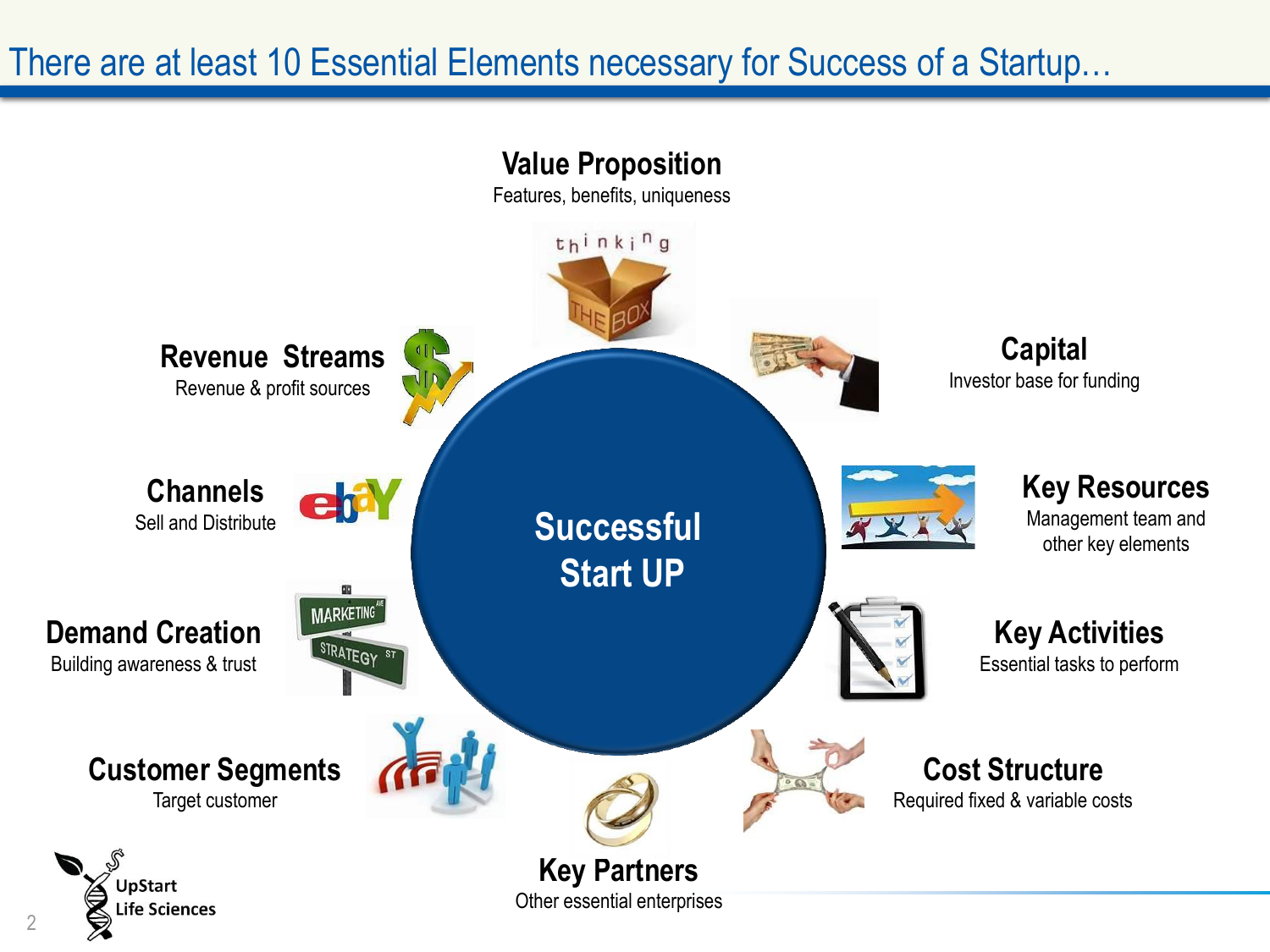But it's the quality and skill set of the management team that most significantly improves the odds of transforming ideas into a successful startup company

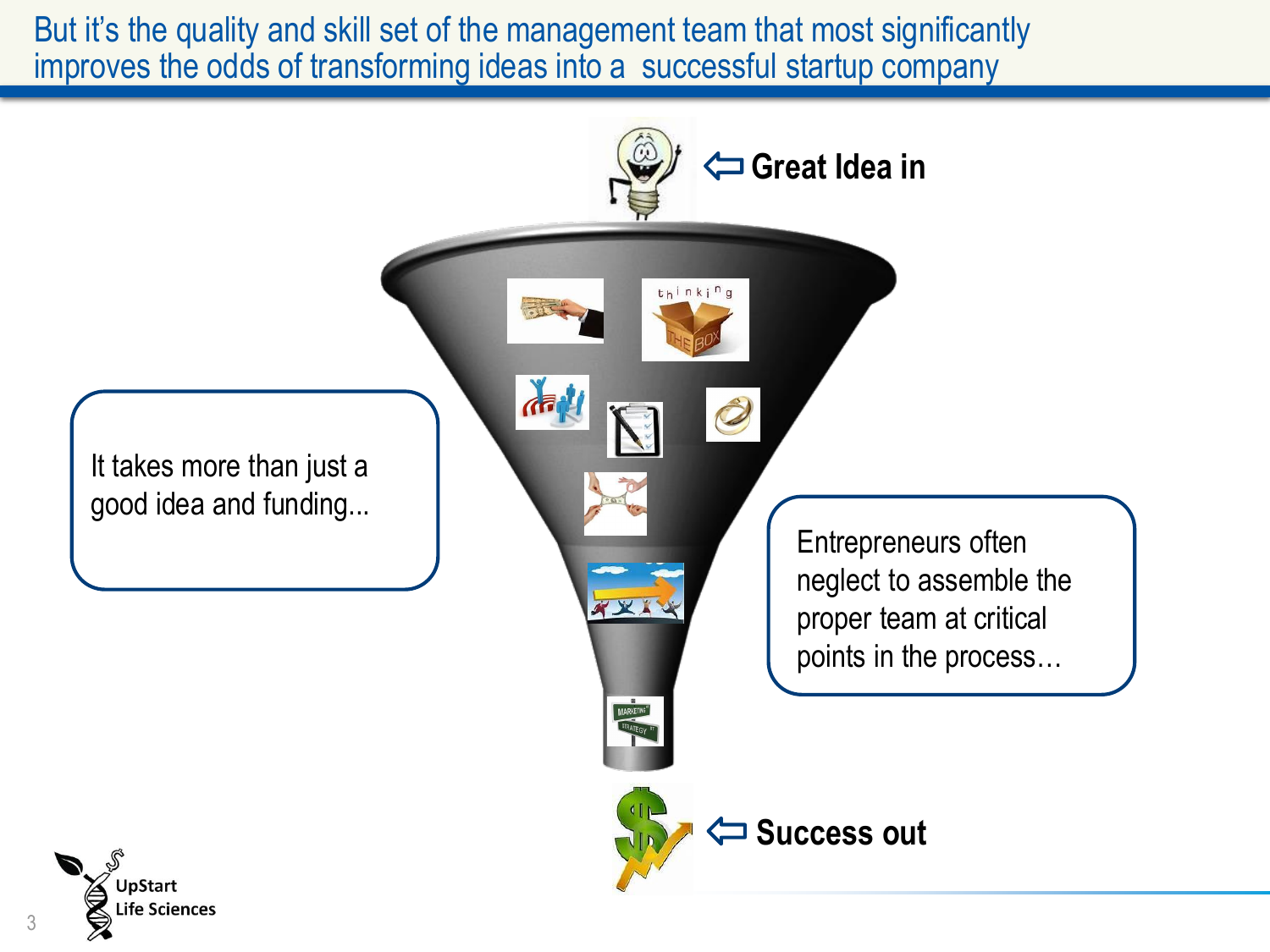As companies mature from startup to established business, resources requirements and skill sets shift and recognizing that **Organizational Life Cycle** is critical to success…

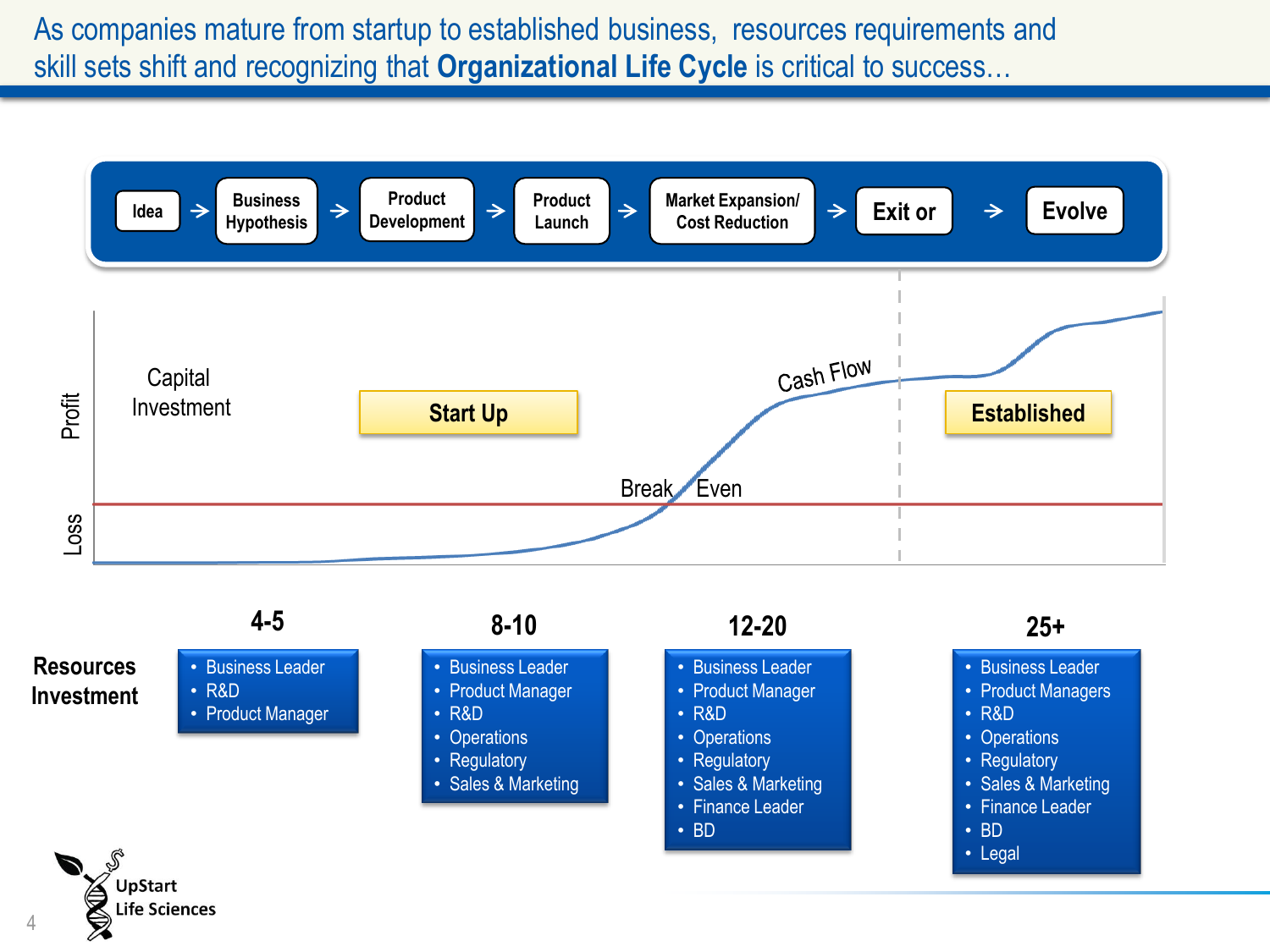### Startup: Organizational Infrastructure & Responsibilities

![](_page_4_Figure_1.jpeg)

![](_page_4_Picture_2.jpeg)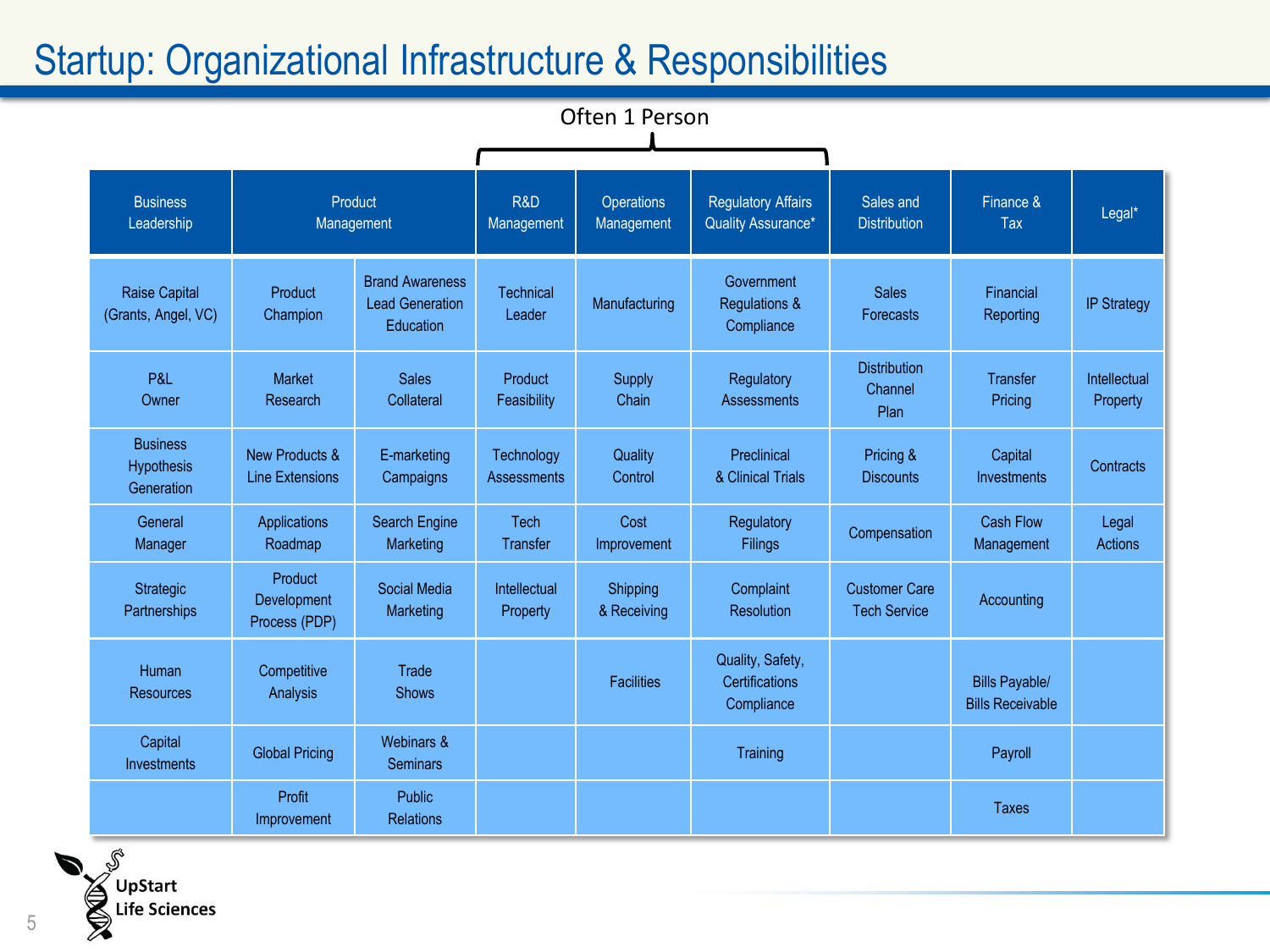### Mature Business: Organizational Infrastructure & Responsibilities

| <b>Business</b><br>Management   | Product<br>Management                               | R&D<br>Management                       | Marketing<br>Communications                                   | Operations<br>Management               | <b>Business</b><br>Development                     | <b>Regulatory Affairs</b><br><b>Quality Assurance</b> | Sales and<br><b>Distribution</b>            | Finance &<br>Tax                | Legal                    |
|---------------------------------|-----------------------------------------------------|-----------------------------------------|---------------------------------------------------------------|----------------------------------------|----------------------------------------------------|-------------------------------------------------------|---------------------------------------------|---------------------------------|--------------------------|
| P&L<br>Owner                    | <b>Product Line</b><br>Owner                        | Product<br><b>Development</b><br>Owner  | Communication<br><b>Plan Owner</b>                            | Manufacturing &<br><b>Quality Plan</b> | <b>Mergers</b><br><b>Acquisitions</b><br>Licensing | Government<br><b>Regulations &amp;</b><br>Compliance  | Sales & Orders<br>Operating<br>Plan         | <b>Finance Plan</b><br>(P&L)    | Operational<br>Integrity |
| General<br>Manager              | Annual<br><b>Operating Plan</b>                     | Annual<br><b>Operating Plan</b>         | <b>Brand Awareness</b><br><b>Lead Generation</b><br>Education | Annual<br><b>Operating Plan</b>        | Company &<br>Technology<br><b>Assessment</b>       | Regulatory<br><b>Assessments</b>                      | <b>Sales</b><br><b>Forecasts</b>            | <b>Transfer</b><br>Pricing      | Intellectual<br>Property |
| Long Range<br>Plan              | <b>Market</b><br>Research                           | Technology<br><b>Assessments</b>        | <b>Sales</b><br>Collateral                                    | Supply<br>Chain                        | <b>Phase Gate</b><br><b>Review Process</b>         | Preclinical<br>& Clinical Trials                      | <b>Distribution</b><br>Channel<br>Plan      | Capital<br>Investments          | Contracts                |
| Annual<br><b>Operating Plan</b> | New Products &<br><b>Line Extensions</b>            | Product<br>Development<br>Process (PDP) | E-marketing<br>Campaigns                                      | Quality<br>Control                     | <b>Business</b><br>Modeling                        | Regulatory<br>Filings                                 | Pricing &<br><b>Discounts</b>               | Annual<br><b>Operating Plan</b> | Legal<br><b>Actions</b>  |
| Portfolio<br>Investments        | Product<br>Champion                                 | <b>Tech Transfer</b>                    | Search Engine<br>Marketing                                    | Cost<br>Improvement                    | Deal<br><b>Sheets</b>                              | Complaint<br>Resolution                               | Compensation<br>Plan                        |                                 | Compliance               |
| Capital<br><b>Investments</b>   | <b>Tactical</b><br>Implementation<br>Plan & Process | Intellectual<br>Property                | Social Media<br>Marketing                                     | Capital<br>Investments                 | <b>Due</b><br>Diligence                            | Quality, Safety,<br>Certifications<br>Compliance      | <b>Customer Care</b><br><b>Tech Service</b> |                                 |                          |
|                                 | Regional<br><b>Expansion Plan</b>                   |                                         | Trade<br><b>Shows</b>                                         |                                        | Company<br>Integrations                            | Training                                              |                                             |                                 |                          |
|                                 | Competitive<br>Analysis                             |                                         | Webinars &<br><b>Seminars</b>                                 |                                        | On Boarding<br><b>Process</b>                      |                                                       |                                             |                                 |                          |
|                                 | <b>Global Pricing</b>                               |                                         | Public<br><b>Relations</b>                                    |                                        |                                                    |                                                       |                                             |                                 |                          |
|                                 | Profit<br>Improvement                               |                                         |                                                               |                                        |                                                    |                                                       |                                             |                                 |                          |

![](_page_5_Picture_2.jpeg)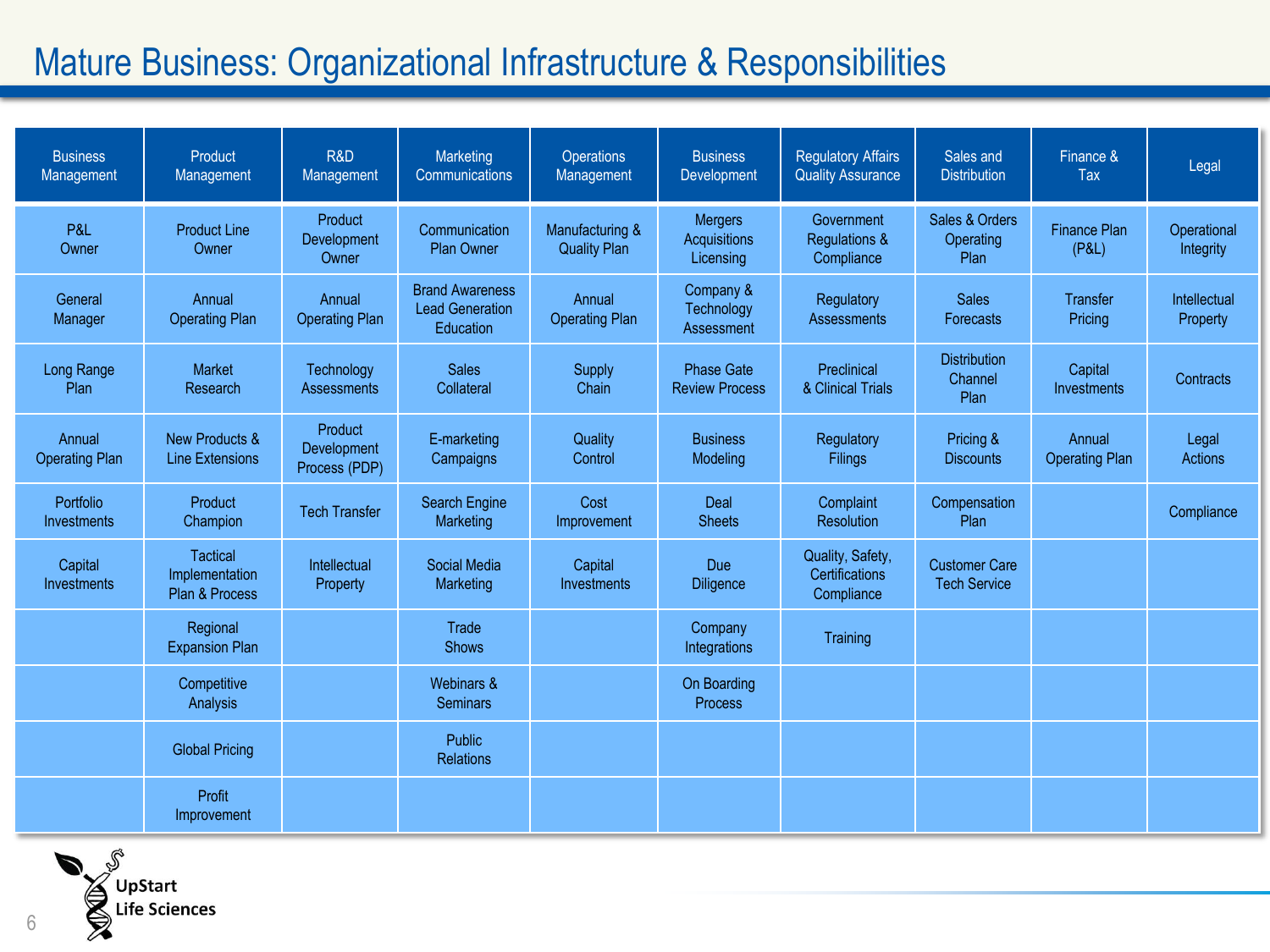- The quality and composition of your team is a critical factor to commercial success
- ▶ Understanding the different challenges between a startup and an established company will insure that you pick the right team

- Small ▶
- **Generalists** ▶
- Validate Business Hypothesis
- Focused (1st product to market ASAP)

## Startup team Corporate team

- Large
- **Specialists**
- Broader mission (Increase profits)
- Execute Business Plan

![](_page_6_Picture_13.jpeg)